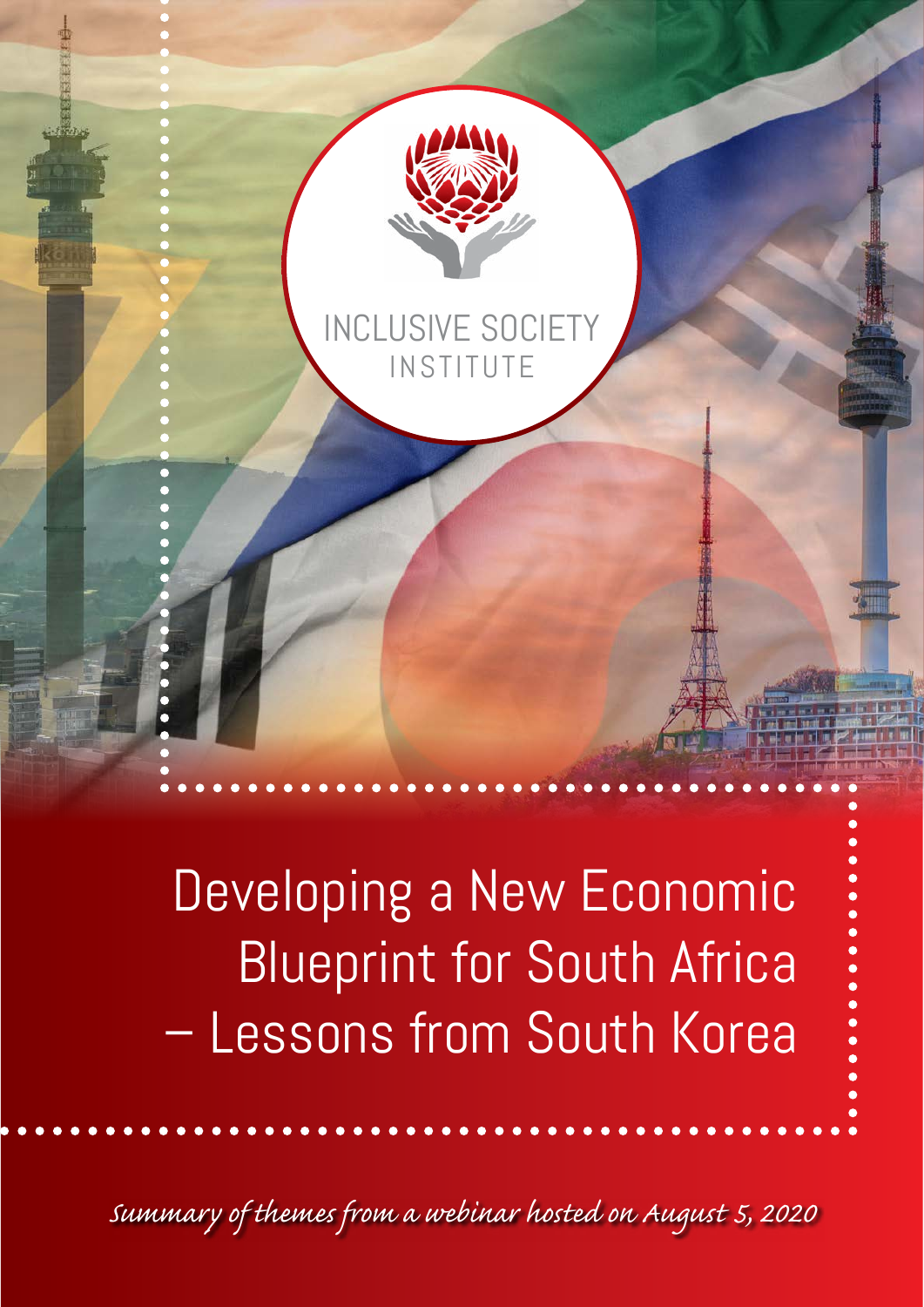

Copyright © 2020 Inclusive Society Institute 132 Adderley Street Cape Town, 8000 South Africa

Registration: 235-515 NPO

All rights reserved. No part of this publication may be reproduced or transmitted in any form or by any means without permission in writing from the Inclusive Society Institute

#### DISCLAIMER

Views expressed in this report do not necessarily represent the views of the Inclusive Society Institute or those of their respective Board or Council members. All records and findings included in this report, originate from a panel discussion on developing a new economic blueprint for South Africa, which took place on August 5, 2020

> Author: Mariaan Webb, Creamer Media Writer Edited by: Daryl Swanepoel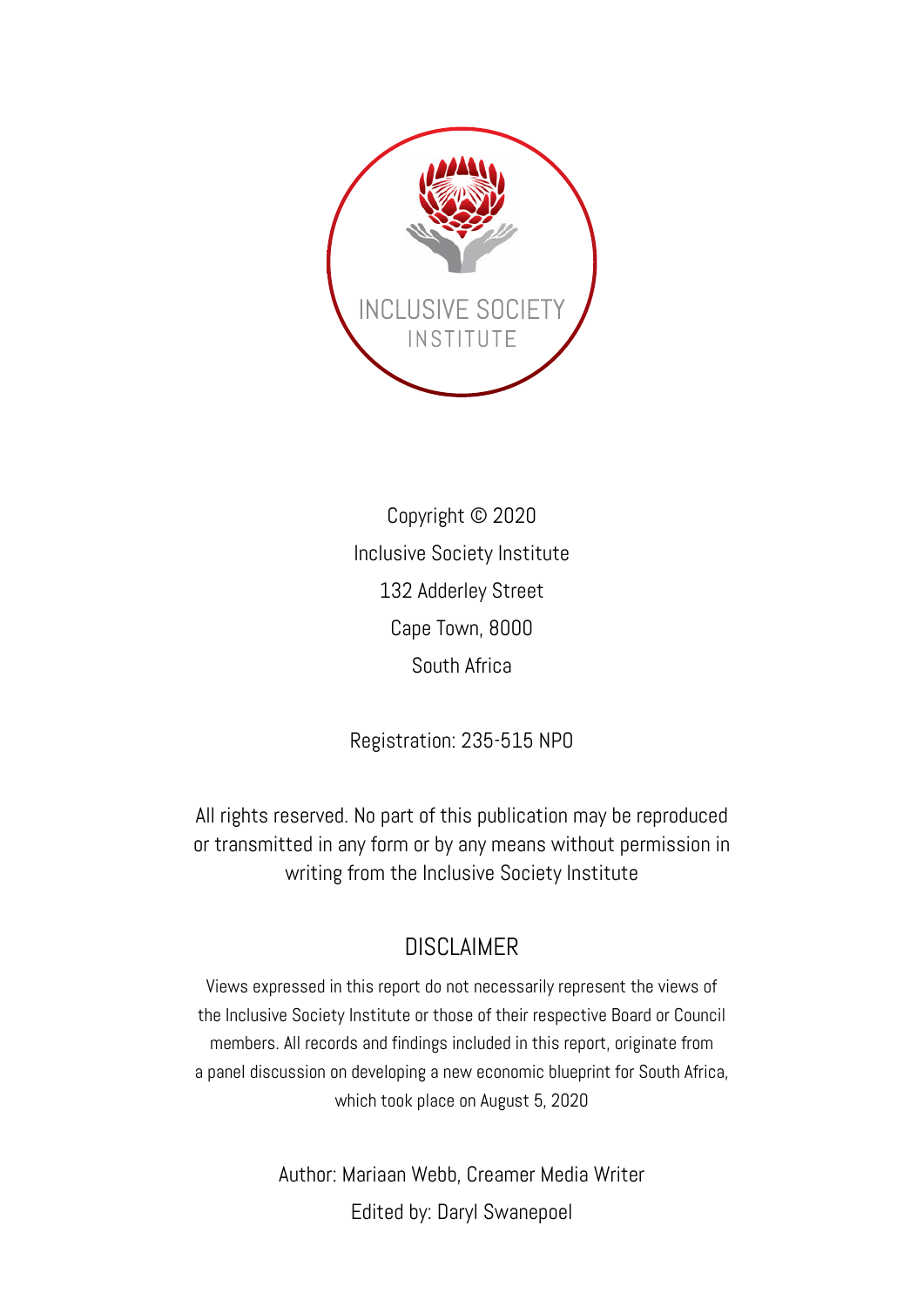T **he Inclusive Society Institute is developing a new** growth-centred economic blueprint for South Africa. The project comprises a number of phases, the first of which is to study several economies from historically distressed jurisdictions that have successfully turned themselves into winning nations. This report focuses on lessons that South Africa can glean from the South Korean development experience.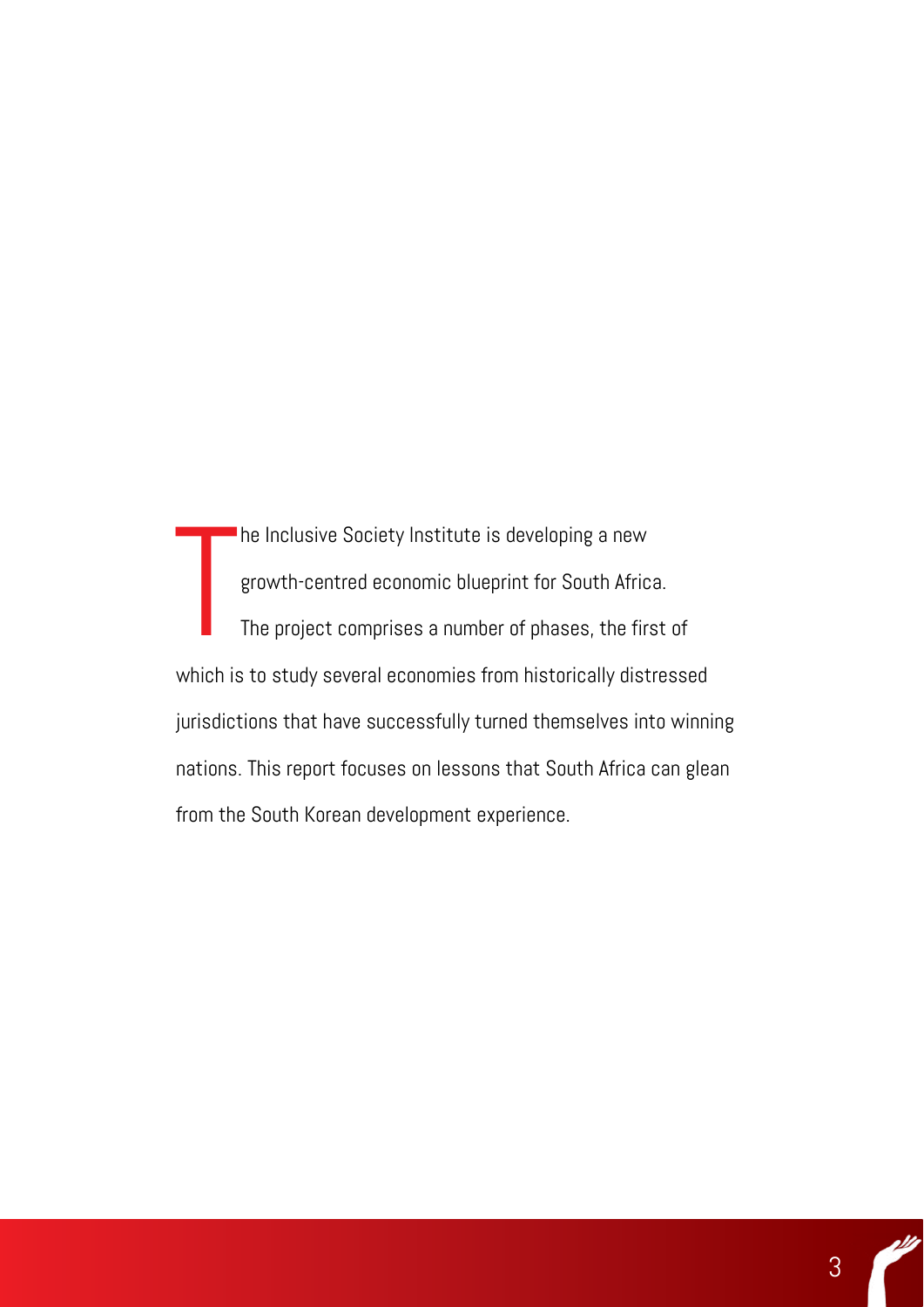# Contents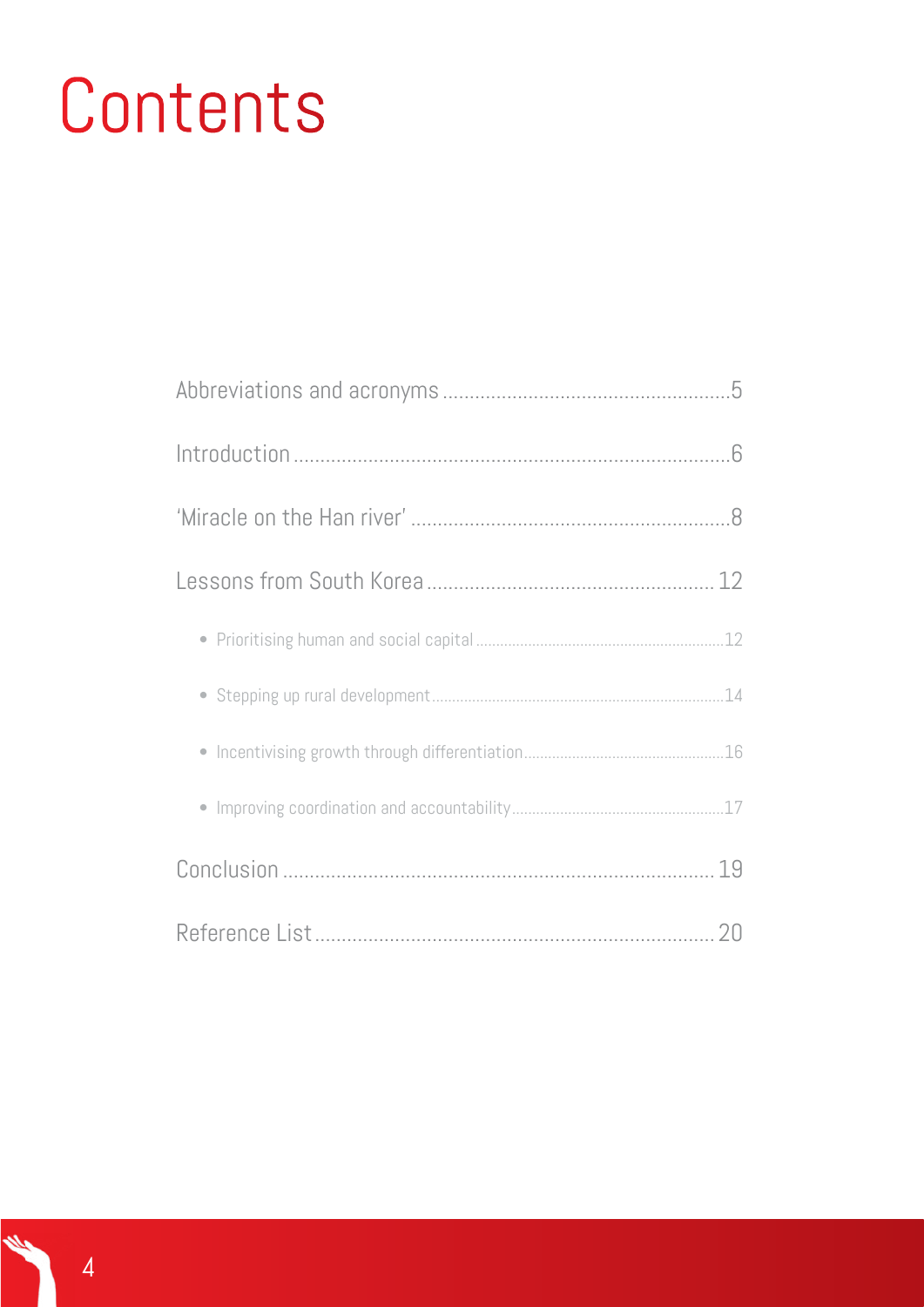## Abbreviations & acronyms

| KAIST Korea Advanced Institute of Science and Technology |  |
|----------------------------------------------------------|--|
| PIRLS Progress in International Reading Literacy Study   |  |
|                                                          |  |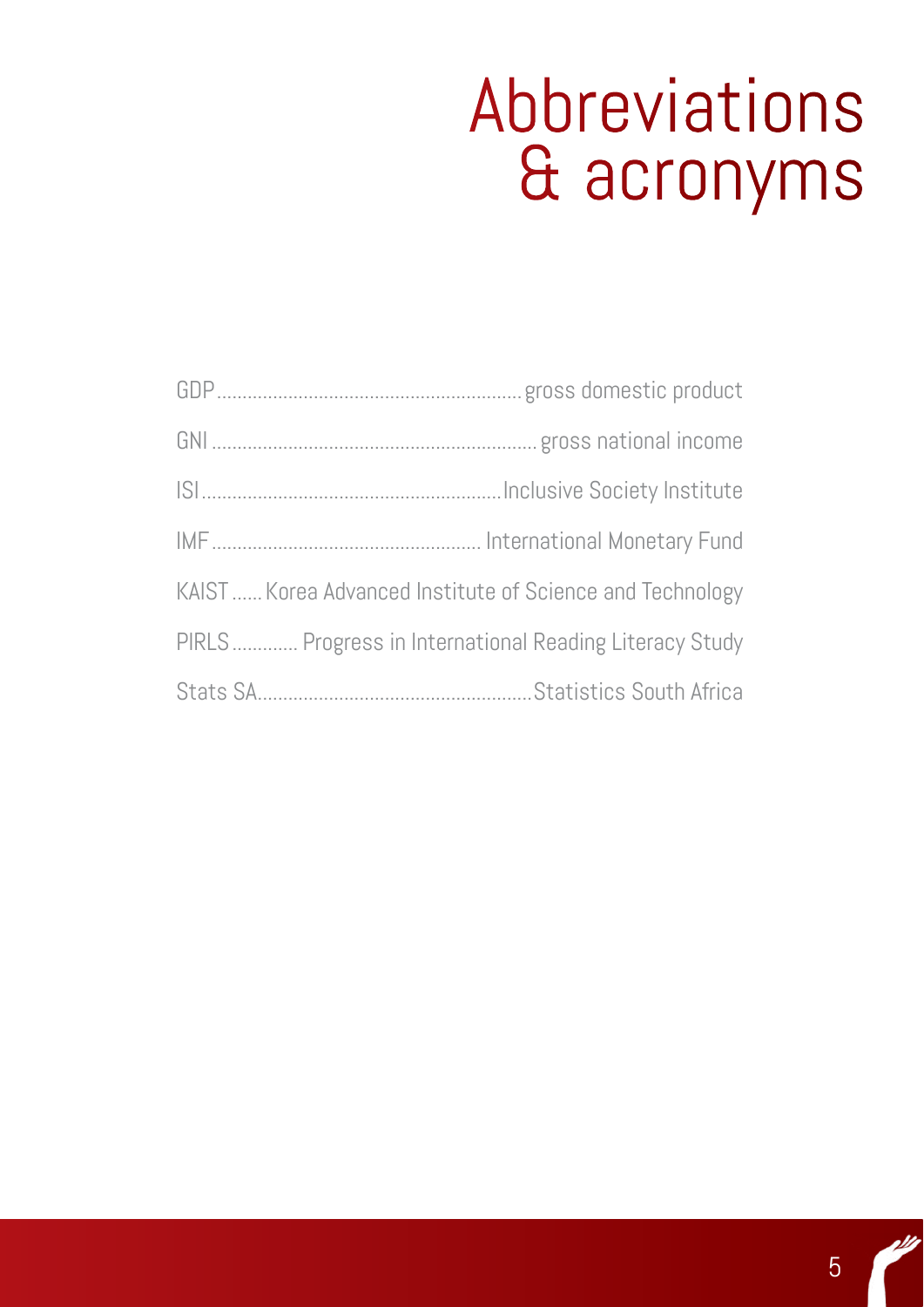## Introduction

E ven prior to the coronavirus pandemic of 2020, the South African economy was for a number of years unable to produce the levels of economic growth required to address historic backlogs and create opportunities for its large number of unemployed. Recent economic choices have not been able to propel the economy into a new growth phase and high levels of corruption have had an adverse impact on State capacity and on the economy's ability to gain momentum towards inclusive growth.

Through a series of dialogue sessions with economic policy experts, the Inclusive Society Institute (ISI) is exploring the development paths of previously distressed economies, which were able to successfully implement turnaround strategies, including Japan, South Korea and Germany.

The ISI aims to develop a new economic blueprint for South Africa, and as part of this work, the institute is assessing the country's current economic model and is seeking to benchmark it against best-practice policy frameworks that have been effective in other countries.

The ISI believes that the South African economy has to be transformed to address inequality and to become more demographically inclusive. CEO Daryl Swanepoel says the depressed state of the economy obligates policymakers to take decisive action to make the structural reforms that are needed to reignite growth.

"As we have learnt and will learn from some of the countries we are exploring, it may not be all neoliberal reform that is needed. We could also more aggressively start moving towards an effective mixed economy where the State and private sector work in a more closely coordinated manner, guided by social and national democratic values," says Swanepoel.

This report, the second in a series published by the ISI, focuses on South Korea's rise from an economic minnow to a global powerhouse. Even though in the late 1950s South Korea had a per capita income comparable to West African country, Ghana, South Korea has, for decades, so accelerated its rate of economic growth that it is now the world's eleventh-biggest economy with a per capita income of more than \$30 000, compared with Ghana's current per capita income of just over \$2 000 (IMF, 2019).

This report is based on an August 5, 2020, webinar hosted by the ISI. Participants in the webinar included: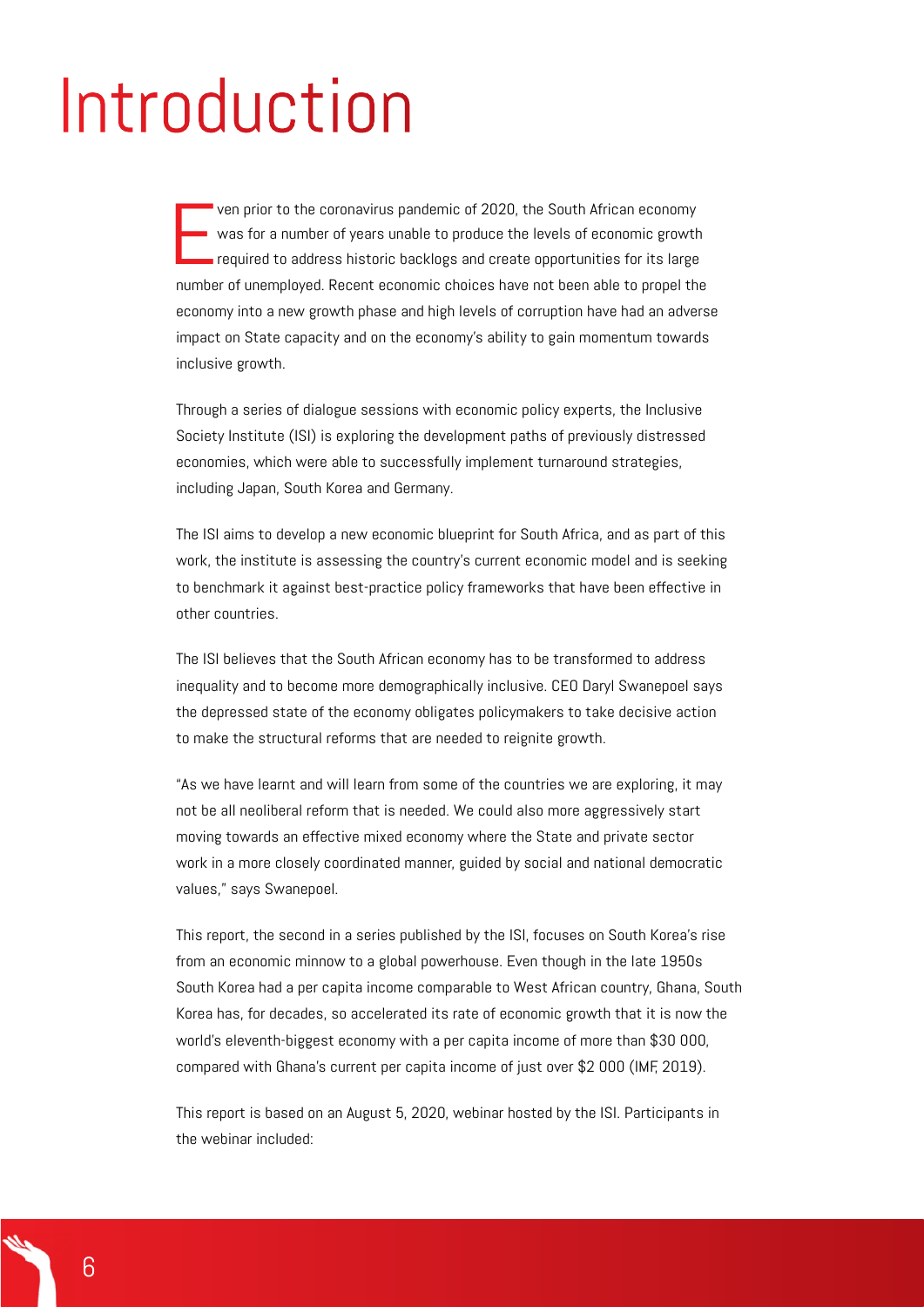## Introduction

7

alli

- Dr Jong-Dae Park, South Korean Ambassador to South Africa. He is an economist by trade and author of the book Reinventing Africa's Development.
- Theo Vorster, a South African economist and CEO at Galileo Capital.
- Professor Tania Ajam, associated with the School for Public Leadership at the University of Stellenbosch. She is also a member of President Cyril Ramaphosa's Presidential Economic Advisory Council.
- Joan Fubbs, director for the Centre for Education in Economics and Finance. She is also a former chairperson of the Parliamentary Portfolio Committee on Trade and Industry.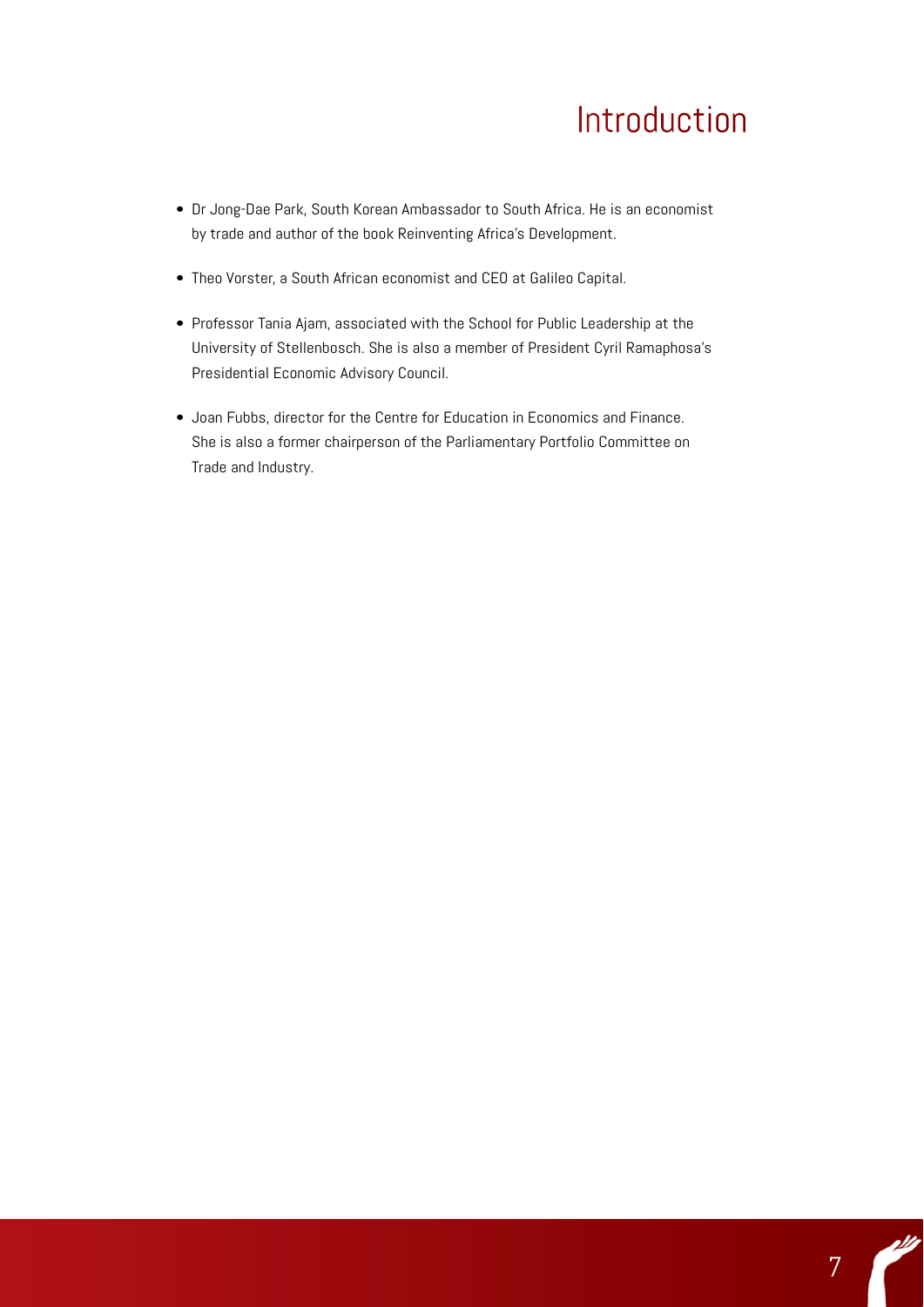he economic growth of South Korea has been a remar<br>Considered one of the poorest nations in the 1950s, S<br>itself as a developed, high-income country in just a fe<br>development has been dubbed 'the Miracle on the Han river'. he economic growth of South Korea has been a remarkable success story. Considered one of the poorest nations in the 1950s, South Korea has established itself as a developed, high-income country in just a few generations. The rapid

When the Korean War ended in 1953, South Korea was poorer than many African countries at that time, with per capita gross domestic product (GDP) of \$67. In extreme poverty, the nation suffered food shortages, depended on foreign aid for survival and was considered by Western powers to be a "hopeless country" (Chun, 2010).

When Park Chung-hee came to power during a military coup in 1961, he proclaimed that economic development would be the central feature of his administration. He began a series of economic reforms that transformed the peninsula nation into one of the world's biggest exporters.

The government in 1962 launched its first five-year economic development plan, which set out its ambition to modernise the industrial sector and enhance its international competitiveness. The success of the first five-year plan encouraged the government to continue forging ahead, with six subsequent five-year plans pursued in the decades that followed.

| South Korean Economic and Development Plans |              |                                                                                                                                                               |  |
|---------------------------------------------|--------------|---------------------------------------------------------------------------------------------------------------------------------------------------------------|--|
| Plan                                        | Years        | <b>Principal objectives</b>                                                                                                                                   |  |
| First                                       | 1962 to 1966 | Building domestic light industry, such as textiles<br>$\bullet$<br>• Infrastructure development - power plants                                                |  |
| Second                                      | 1967 to 1971 | Building key domestic heavy and chemical industries, steel,<br>٠<br>machinery, chemicals and shipbuilding<br>Infrastructure development - Gyeongbu expressway |  |
| Third                                       | 1972 to 1976 | • Industrial restructuring – building heavy and chemical industries                                                                                           |  |
| Fourth                                      | 1977 to 1981 | $\bullet$ Industrial restructuring $-$ strengthening heavy and chemical<br>industries. Building the basis for technological capabilities                      |  |
| Fifth                                       | 1982 to 1986 | $\bullet$ Economic stabilisation – industrial competitiveness by opening<br>and rationalising the economy                                                     |  |
| Sixth                                       | 1987 to 1991 | • Regulatory reforms<br>• Supporting high-technology industries<br>Building high-technology and innovative capabilities                                       |  |
| Seventh                                     | 1992 to 1996 | • Revitalising the economy<br>Establishing a basis for balanced development of industrial<br>٠<br>sectors and companies                                       |  |

Each successive development plan upgraded South Korea's manufacturing capabilities.

Source: Shanghoon Kim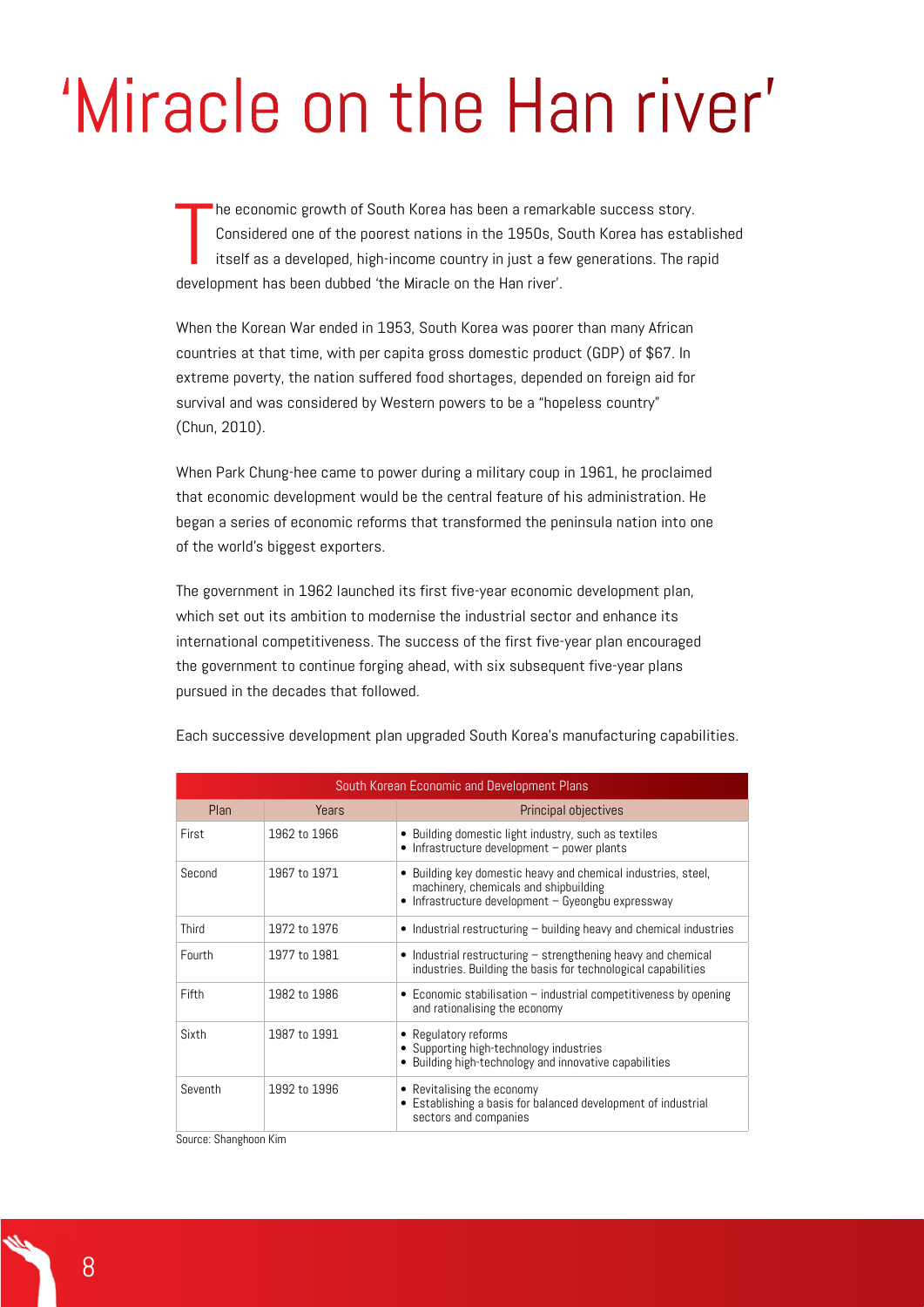The first five-year plan (1962 to 1966) consisted of initial steps toward the building of a self-sufficient structure, focusing on light industry, such as textiles. The second five-year plan (1967 to 1971) focused on modernising the industrial structure and rapidly building import substation industries, including steel, machinery and chemical industries. The third five-year plan (1972 to 1976) promoted heavy and chemical industries, with industries including iron and steel, automotive, household electronics and shipbuilding receiving attention. The fourth five-year plan (1977 to 1981) fostered the development of industries to compete effectively in the world's industrial export markets. Technology-intensive and skilled labour-intensive industries were supported, such as machinery, electronics and shipbuilding.

In the fifth and sixth five-year development plans in the 1980s, the emphasis shifted from heavy and chemical industries to technology-intensive industries, such as precision machinery, electronics, including televisions and semiconductor-related products. The seventh five-year plan, launched in 1992, gave preference to developing high-technology fields.

One of the most fundamental problems South Korea faced, was how to finance its growth plans. To encourage domestic savings from which capital could be funnelled to development projects, interest rates were raised substantially in 1965, and, accordingly, savings grew rapidly (Park, 2019).



#### The 'select and focus' strategy has been a key to economic development

Source: Sanghoon Kim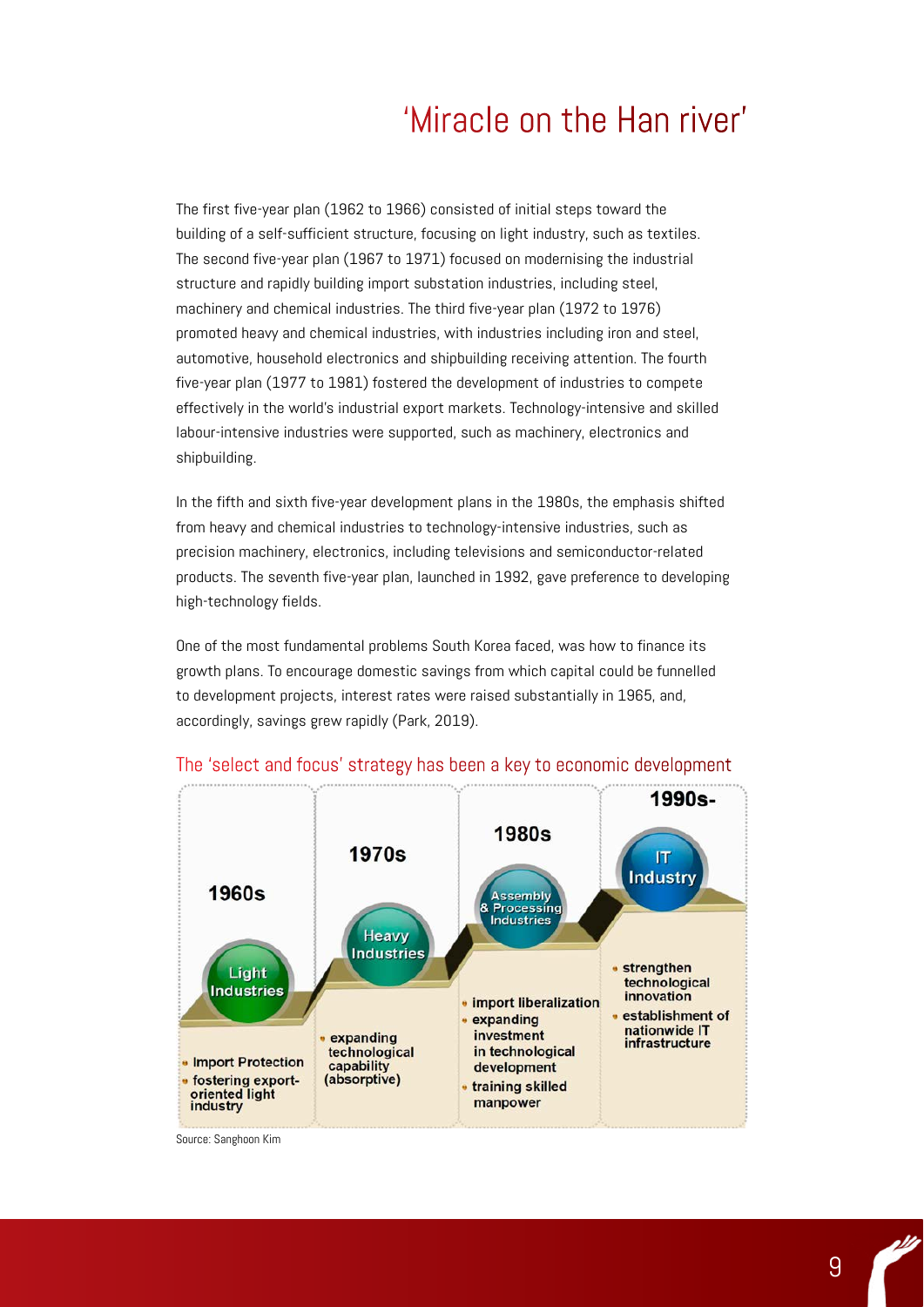Under the Park administration, the central government played an important role in economic development, with the Economic Planning Board serving as the nerve centre. Headed by a deputy Prime Minister and staffed by highly capable bureaucrats, the Economic Planning Board allocated resources, directed the flow of credit and formulated economic plans (Savada & Shaw, 1990).

Cooperation between government and large family-run conglomerates, or chaebols, was essential to the country's economic success. Government generously supported chaebols, such as Hyundai, Samsung and LG Corporation, nurturing them into globally recognised brands. The practice was similar to that of the other Asian Tigers (Albert, 2018).

Government and chaebols have long had a symbiotic relationship. They dominate South Korea's economy and wield extraordinary influence over its politics (Albert 2018). However, the cosy relationship, once seen as an instrument for growth, has in recent years increasingly roused the public's ire.

Public discontent with the chaebol reached a new peak in 2016/17, with the eruption of an influence-peddling scandal that led to the ouster of President Park Guen-hye.

South Korea's economic development strategy lifted the nation out of poverty and set it on a path of high economic growth. South Korea and Taiwan are the only two countries that consistently grew at more than 5% a year for 50 years. Park argues

South Korean economic growth from 1953 to 2012



Source: Jong-Dae Park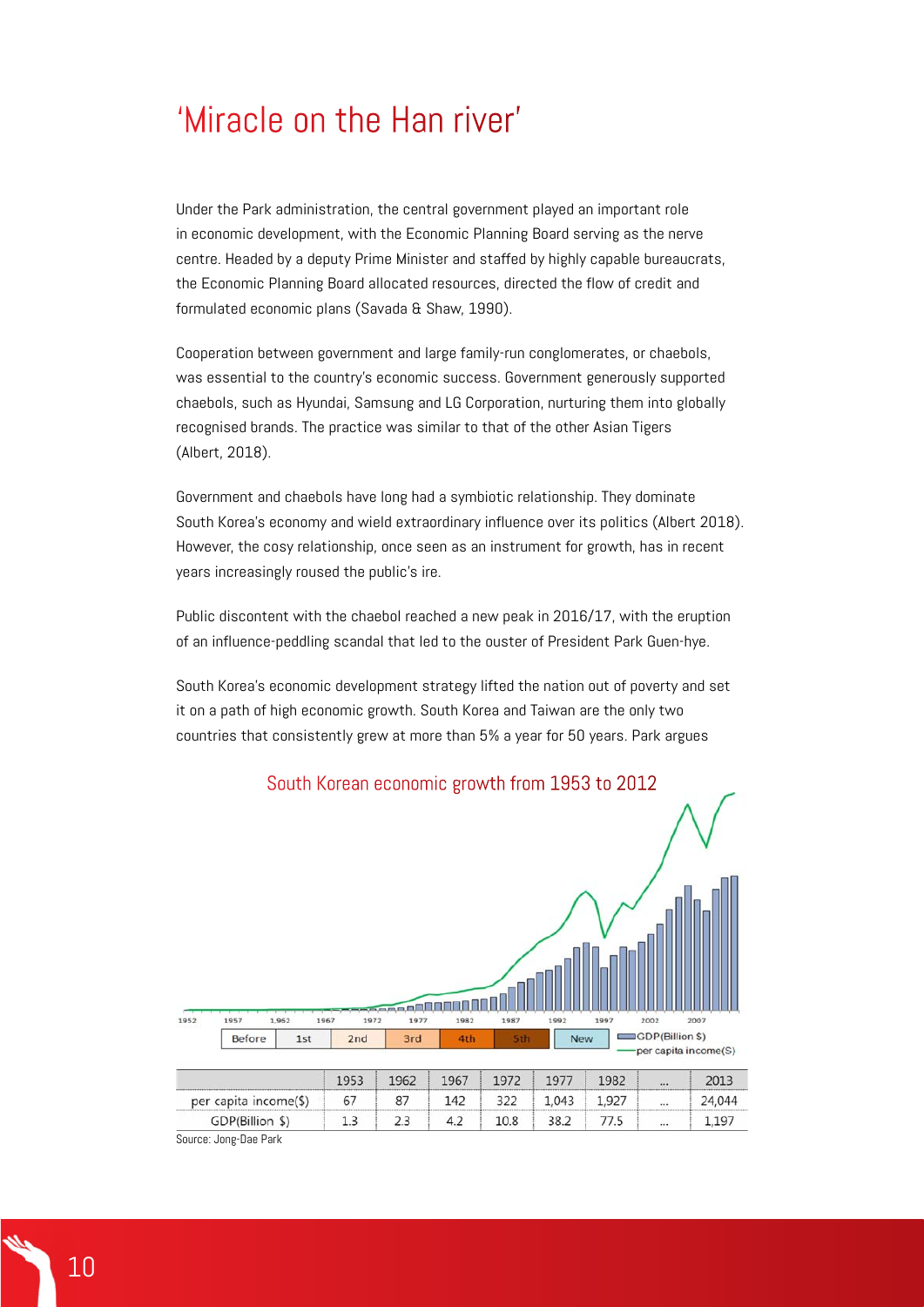that South Korea's trajectory is perhaps more impressive than Taiwan's, owing to the scale of its economy and how it has performed in its post-industrialisation phase.

South Korea successfully overcame the oil crisis in the 1970s, the Asian financial crisis in 1998 and the global financial crisis in 2008.

South Korea in 2012 joined the so-called '20-50-club', those with per capita GDP surpassing \$20 000 and a population of more than 50-million. At the time, the country's Finance Ministry described it as an "unprecedented feat" for a newly industrialised economy. South Korea was the first country that was not an industrialised economy before World War 2 and the seventh country in the world to achieve this feat.

In 2018, South Korea joined the even more exclusive '30-50 club' of economic powerhouses, with a 50-million population and a per capita GDP of more than \$30 000.

South Korea's gross national income (GNI) was \$1.68-trillion in 2018 and \$1.74-trillion in 2019, with a per capita GNI of \$32 610 and \$33 720 respectively (World Bank, 2020). While South Korea's economy has performed well in recent years, short-term growth is moderating and long-term growth is facing headwinds (IMF, 2019).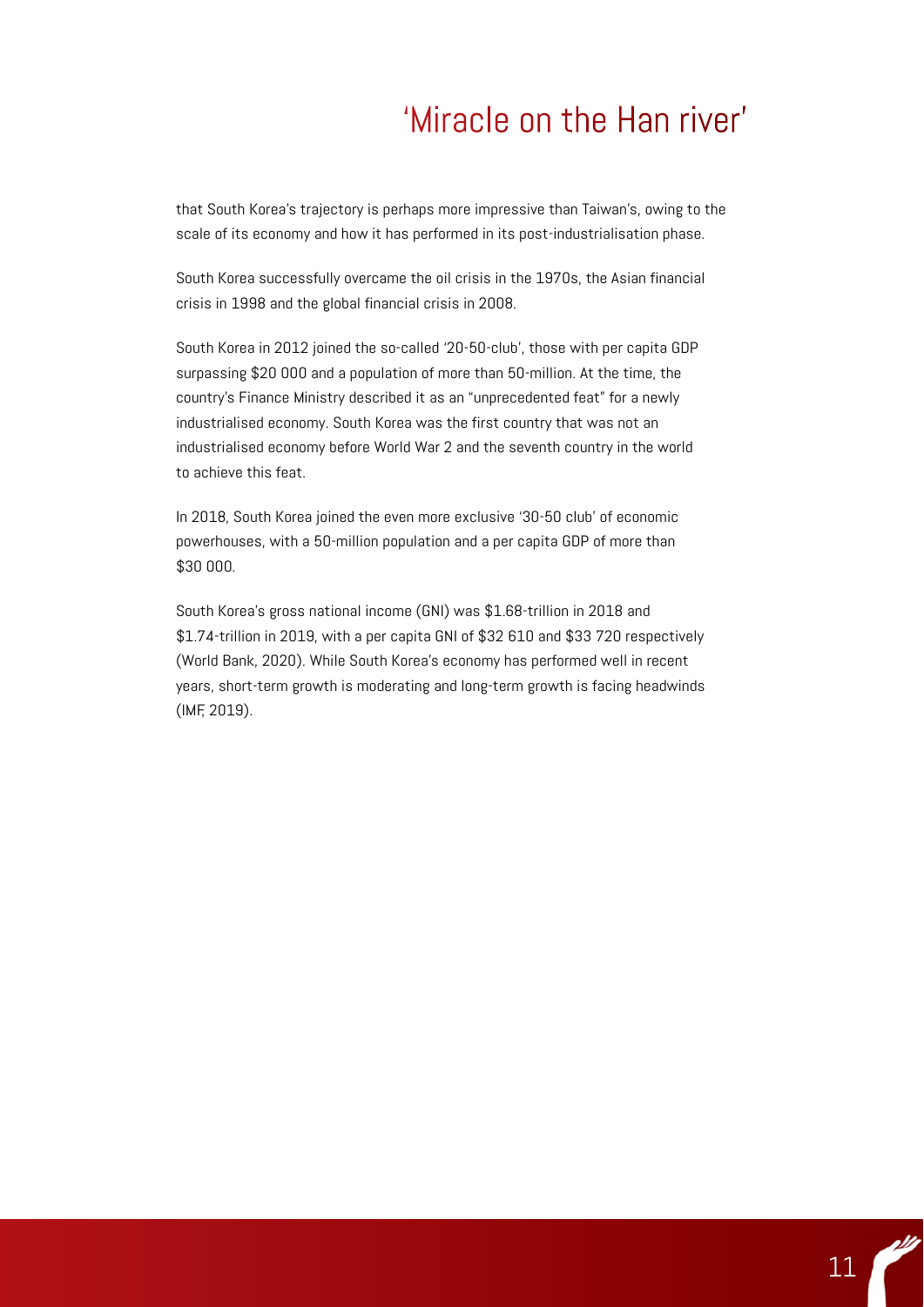$\begin{array}{ccc} \hline \ \hline \ \hline \ \hline \end{array}$ n his 2019 book, 'Reinventing Africa's Development: Linking Africa to the Korean Development Model', Jong-Dae Park categorises the essence of the South Korean model of economic development into two main elements: compressed economic growth and effective social mobilisation for change.

South Korea's development is considered unique because the country has advanced by promoting industrial transformation, while instilling the 'can-do-spirit' into its people and encouraging them to be active agents of development (Park 2019).

There were four fundamental cornerstones upon which compressed economic growth and effective social mobilisation were realised: land reform, empowerment of the people, revolution in education and governmental reform. The most important of these, according to Park, being land reform and empowerment of people.

The lessons that South Africa can take from South Korea's economic model can be categorised under the following headings:

- prioritising human and social capital
- stepping up rural development
- incentivising growth through differentiation
- improving coordination and implementation

#### Prioritising human and social capital

Unlike South Africa that has abundant mineral resources and arable land, South Korea has little natural resources to rely on for wealth creation. Instead, effective social mobilisation and its 'can-do spirit' drove South Korea to become an advanced country.

Besides government's critical intervention in advancing economic development, people's mindset and action-oriented movements played an equally important role in South Korea's overall development.

"It is not our resources that fuelled our growth, but the work of people," says South Korean Ambassador to South Africa, Jong-Dae Park, noting that there is an important lesson in that for South Africa.

"It is up to people to make use of what they have, to work hard and to be entrepreneurial. Despite the adversity you may face, if you have commitment and the people are working together, you can achieve development."

Leaders have to motivate and inspire people to be more productive and to be empowered.

Centre for Education in Economics and Finance director Joan Fubbs agrees that South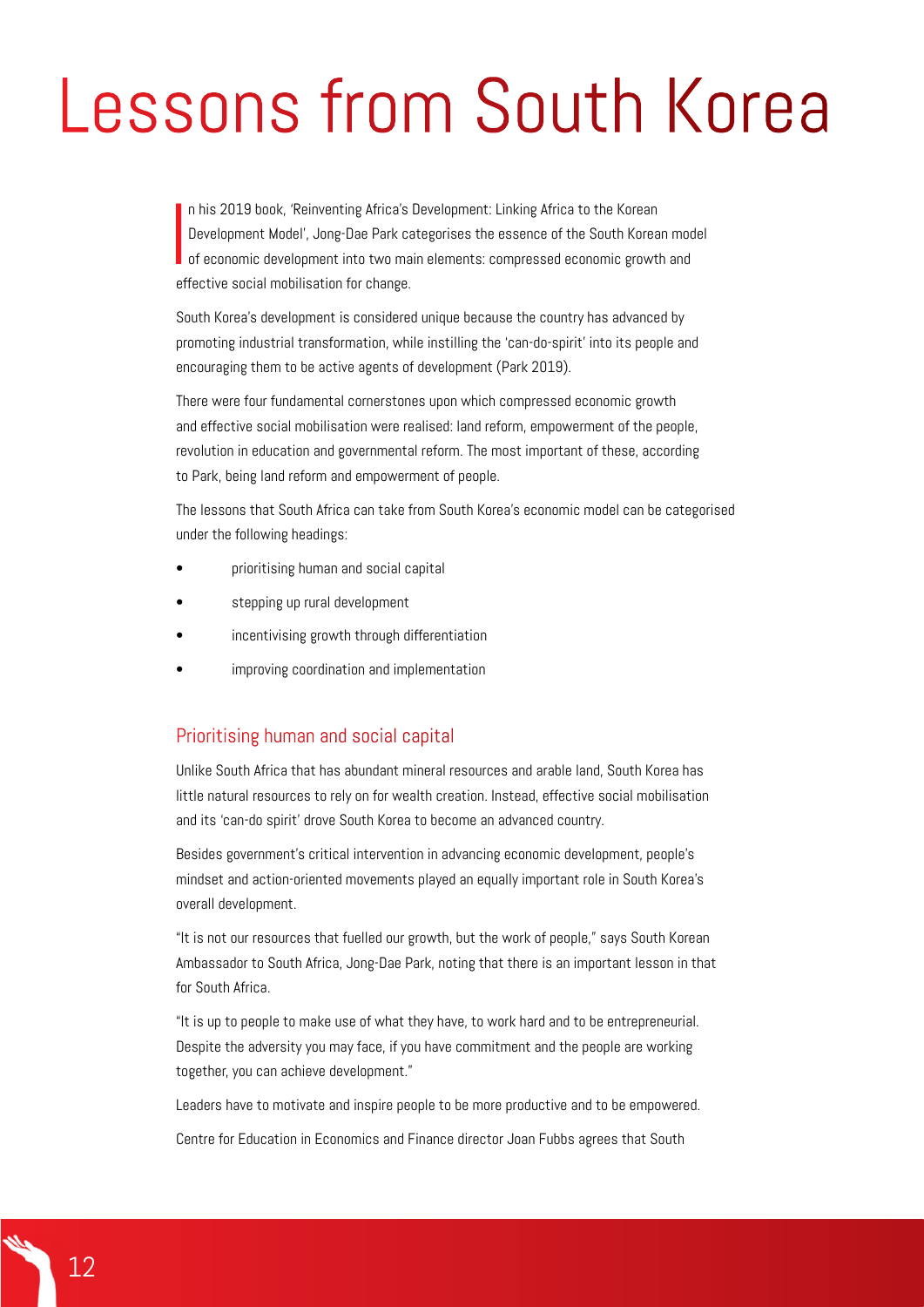Africa should make its citizens an essential component of its development. "If we adopted that principle more rigorously, we would not have some of the challenges we have now."

Education plays an important role in facilitating a mindset change. The South Korean State's investment in, and people's passion for, education laid the foundation for the country's economic rise. Education investments delivered a capable labour force, willing to work and to get out of poverty.

Education was the biggest item in the South Korean government budget, after defence, in the late 1950s and 1960s, at which time the literacy rate reached almost 90% (IMF, 2016). The South Korean government has continuously expanded the provision of free education to all students. Starting with free primary education in 1958, which was expanded to middle school between 1985 and 2005. The country plans to provide free education to all high school students, starting in 2021.

In South Korea, education is a basic right stipulated in its Constitution. South Africa's Constitution guarantees a similar right, but Professor Tania Ajam, from the School for Public Leadership at the University of Stellenbosch, is concerned about the standard of the country's education output. She argues that South Africa is not producing a quality education or the type of skills that a modern economy requires.

#### South Africa's literacy crisis

Literacy Study (PIRLS), which measures literacy rates of Grade 4 learners.

The study found that about 78% of South African Grade 4 learners do not reach the

Learners writing in African languages attained the lowest mean scores, significantly lower

The 'PIRLS 2016 in South Africa', produced by the Centre for Evaluation and Assessment of

- Strengthening teaching of reading literacy and training of pedagogical content knowledge
- Increasing the proportion of time spent on reading in foundation and intermediate phases
- Urgently reducing class sizes. (South Africa's class sizes average about 45 learners.)
- Providing and increasing school resources such as libraries.
- Reviewing interventions on information communication technology provision and

Source: University of Pretoria, Faculty of Education's Centre for Evaluation and Assessment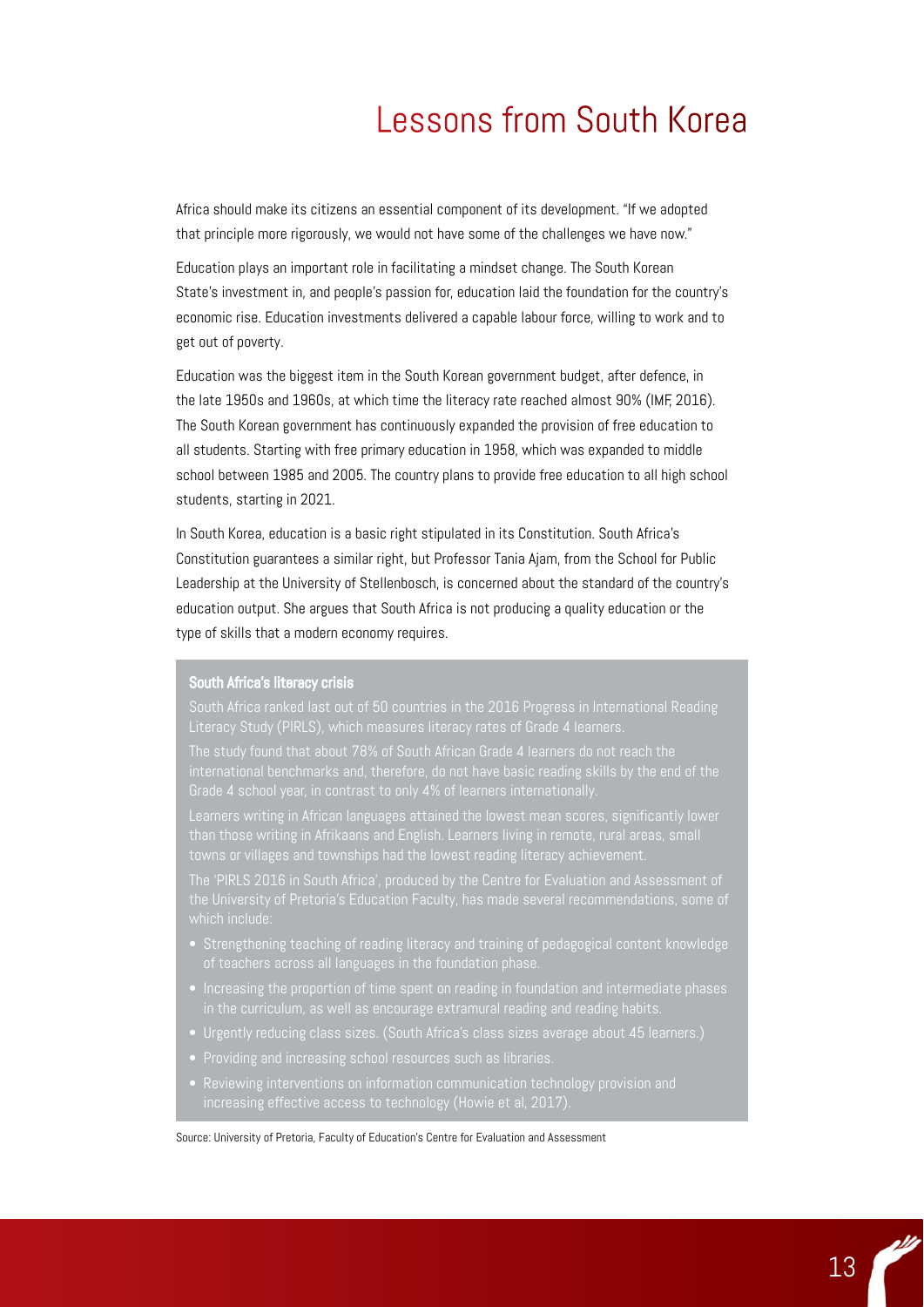Realising the importance of science and technology in its development, South Korea also took a different approach with tertiary education. The country placed its leading science and technology university under the aegis of the Ministry of Science and Technology, instead of the Ministry of Education. This improved the quality of graduates that the prestigious Korea Advanced Institute of Science and Technology (KAIST) produces. The highly qualified scientists and engineers from KAIST have played a big part in the status that the nation currently enjoys as a large exporter of high-technology goods.

Fubbs states that South Africa's human capital remains comparatively weak in technology and skills: "There is a potential and willingness in human capital, but we are yet to grapple with how to empower people technologically as fast as we can."

Despite a spate of recent scandals, ethics has a strong foothold in the South Korean society, something which is arguably lacking in South Africa. In South Korea, the value and importance of ethics are taught to children throughout primary and secondary school, through to university. The aim is that ethics should become internalised rather than something that people have to learn as adults when they enter the work place.

#### Stepping up rural development

Although South Africa has made efforts since the dawn of democracy in 1994 to improve the lives of rural communities and regenerate rural economies, it has had limited success. Poverty has remained consistently high among South Africans living in rural areas.

South Africa's 2011 Census reported that nine out of ten households in the upper-income category are from urban settlements, whereas no-income or low-income households are more prevalent in rural areas. About 43% of rural households are living below the food poverty line, compared with about 28% of urban households (Stats SA, 2015).

At the start of its industrialisation, South Korea also faced a widening urban-rural gap, as people rushed to cities for jobs. In 1971, income in rural areas was 78.80% of that in urban areas.

Through a focused rural development programme, this trend was reversed and average incomes in rural areas overtook those in the cities.

The average income of rural families was higher than that of urban households in 1975, and comparable to that of urban households until the early 1990s, whereafter rural households were having increasing difficulty maintaining economic parity with their urban peers. In 2010, the average farm household income was 66.70% of urban household income (Hwang, Park & Lee, 2018).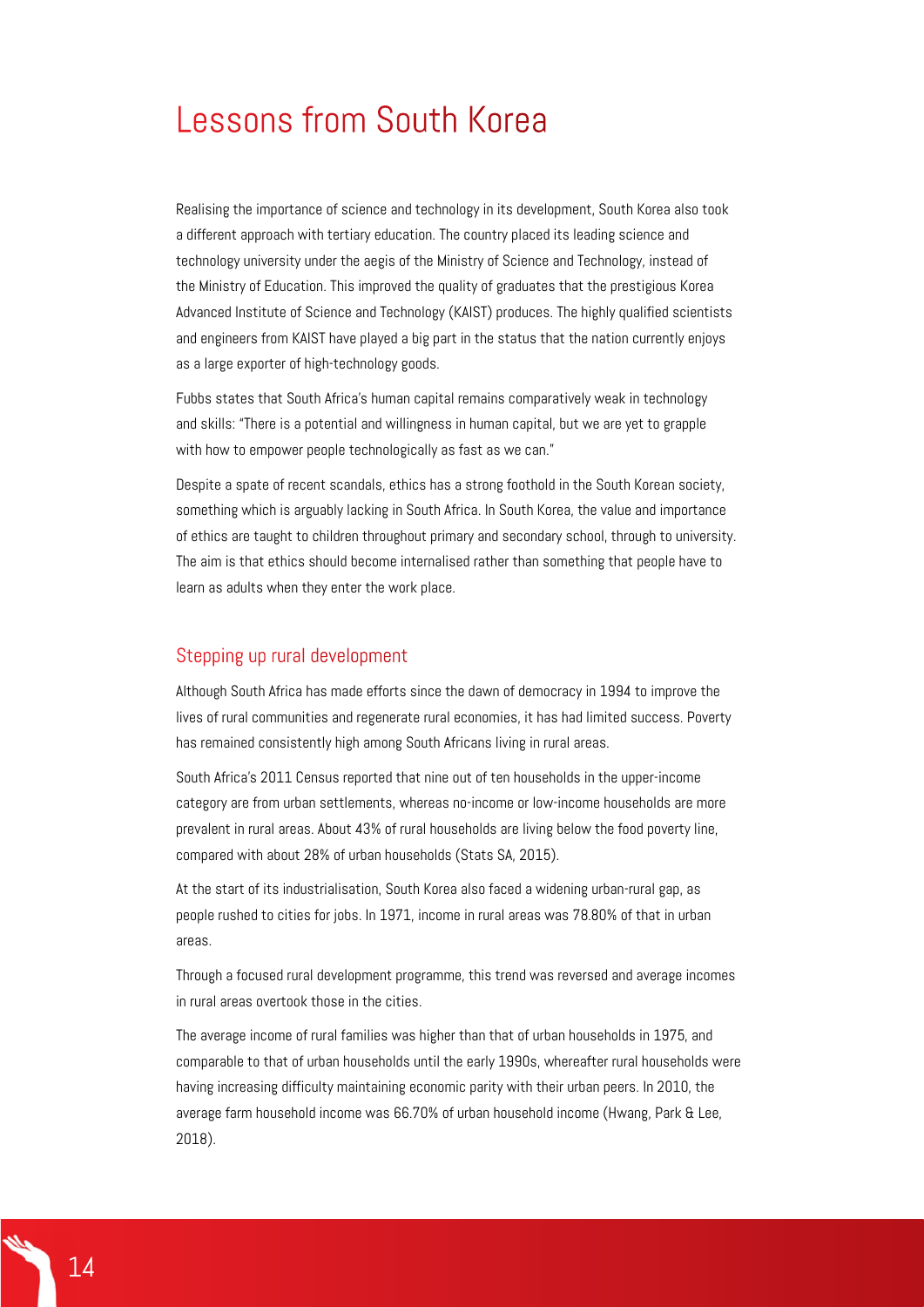South Korea's successful land reform programme and the launch of Saemaul Undong – a community-based integrated rural development programme – contributed to narrowing the economic gap between urban and rural communities.

Also known as the New Community Movement or New Village Movement, the programme emphasised that people in rural communities should not expect the State to help them, but that they should help themselves.

The State provided small startup subventions for projects to develop local communities, mostly in the form of raw materials or occasionally financial subsidies, while villagers had to contribute labour.

With a 'we can do it' approach, Saemaul Undong was based on three doctrines: diligence, self-help and cooperation. The development approach induced locals to work voluntarily in a self-help fashion to generate resources and income on their own. Citizens realised that their fate and future depended on themselves.

Simultaneously, the programme instilled a belief in the power of unity, which manifested in care and encouragement for one another.

There are similarities between the principles of Saemaul Undong and the African philosophy of Ubuntu, which places emphasis on 'being self through others' and President Cyril Ramaphosa's Thuma Mina campaign, which focuses on volunteering and community activities to build an improved South Africa.



#### Income growth through Saemaul Undong

15

Source: Jong-Dae Park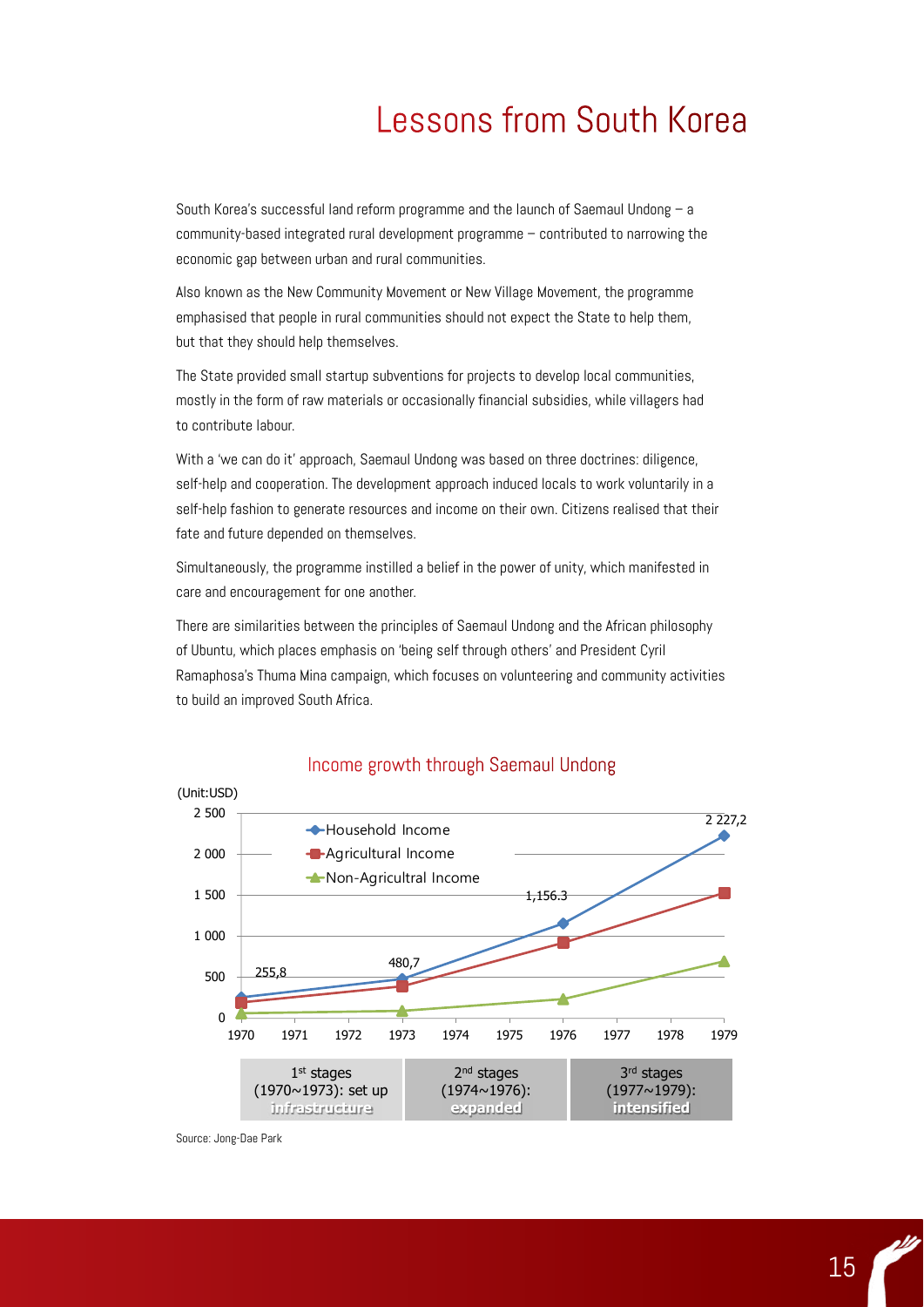Park says South Africa should seek to internalise community responsibility. He suggests starting by "bringing back and rekindling" the value of community and by making better use of its rural and traditional leaders to engage people more directly.

An increased focus on rural development could also address problems that are associated with South Africa's dual economy, where on the one hand it has a small, high-skilled, high-productivity economy, and on the other hand a large, low-skilled, low-productivity economy. The large, traditional sector, is mostly in rural areas.

"The benefit of rural development policies is that you skill the poor and make them more productive to work in the manufacturing sector," says Park.

The foundation for South Korea's successful rural development was laid by the land reform programme, which is considered one of the most successful of its kind. Under the Farmland Reform Act of 1949, government pursued land reform on the principle of 'compensated forfeiture and non-free distribution', whereby farmland was bought from landlords at predetermined prices and sold to farmers at below-market prices. The reform ended the past landlord-tenant system and fostered self-employed farmers.

When the Farmland Reform Act was passed in 1949, South Korea was still dominated by conservative members of the landowning class, reluctant to carry out land reform.

However, the Korean War disrupted these vested interests and presented an opportunity for accelerated land reform led by an emerging technocratic and meritocratic leadership.

South Korea's land reform was rapidly implemented and completed in only ten years. This is in stark contrast to the disappointing results seen by many other developing countries, including South Africa, in their land reform endeavours.

Ajam states that State capacity remains a hurdle to the successful implementation of South Africa's land reform programme. Progress has been slow and redistributed land has not always been productive.

Fubbs suggests that the land reform challenges in South Africa are so deeply embedded, that had South Africa followed the South Korean model by driving its land reform during a time of crisis, when the country became a democracy in 1994, it may have been easier to implement than it is now.

Park believes South Africa should find a pragmatic way that balances various interests, to resolve the country's land issues.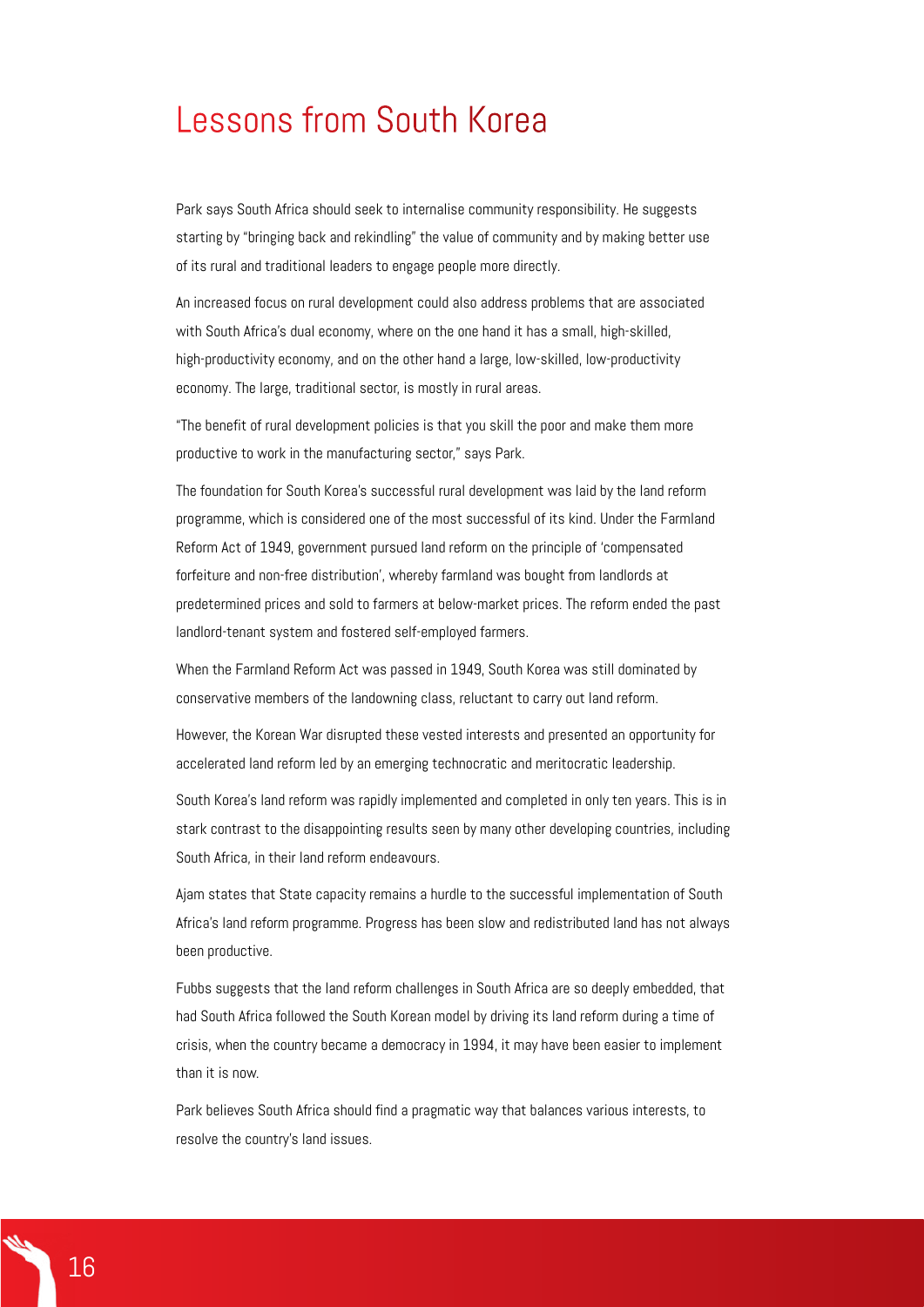#### Incentivising growth through differentiation

Economic discrimination was an important driver in South Korea's development model. It is based on the principle of meritocracy and provides selective incentives for superior economic performers.

Park suggests that the concept of economic discrimination, or differentiation, be employed to encourage people to act. "If you reward everyone the same, despite their economic performance or work input, how will you grow the economy? Where is the work motivation?" he questions. Equally, people will be less inclined to repeat misdeeds if there are sanctions.

Such systems and policies, which allowed for performing companies to reap rewards and where there were consequences for non-performance, meant that a healthy degree of competition was fostered in South Korea, unleashing competitive forces and efficiency gains for the country.

Park explains that economic discrimination does not mean that government picks 'winners'. The 'winners' perform first, then get rewarded. It is merit based. There is no controversy and no corruption. For instance, performing companies would be allowed to gain access to low-interest bank loans, import privileges, permission to borrow from foreign sources and tax benefits, whereas such preferential opportunities would not be available to non-performing companies.

Citing Sung-Hee Jwa's 'General Theory of Economic Development: Towards a Capitalist Manifesto', he argues that economic discrimination is essential for economic development.

The so-called holy trinity of economic development – markets, government and corporations – should work together, using the principle of economic discrimination, to steer the economy towards real transformation.



#### The 'holy trinity' of economics and economic discrimination

Source: Professor Seung-Hee Jwa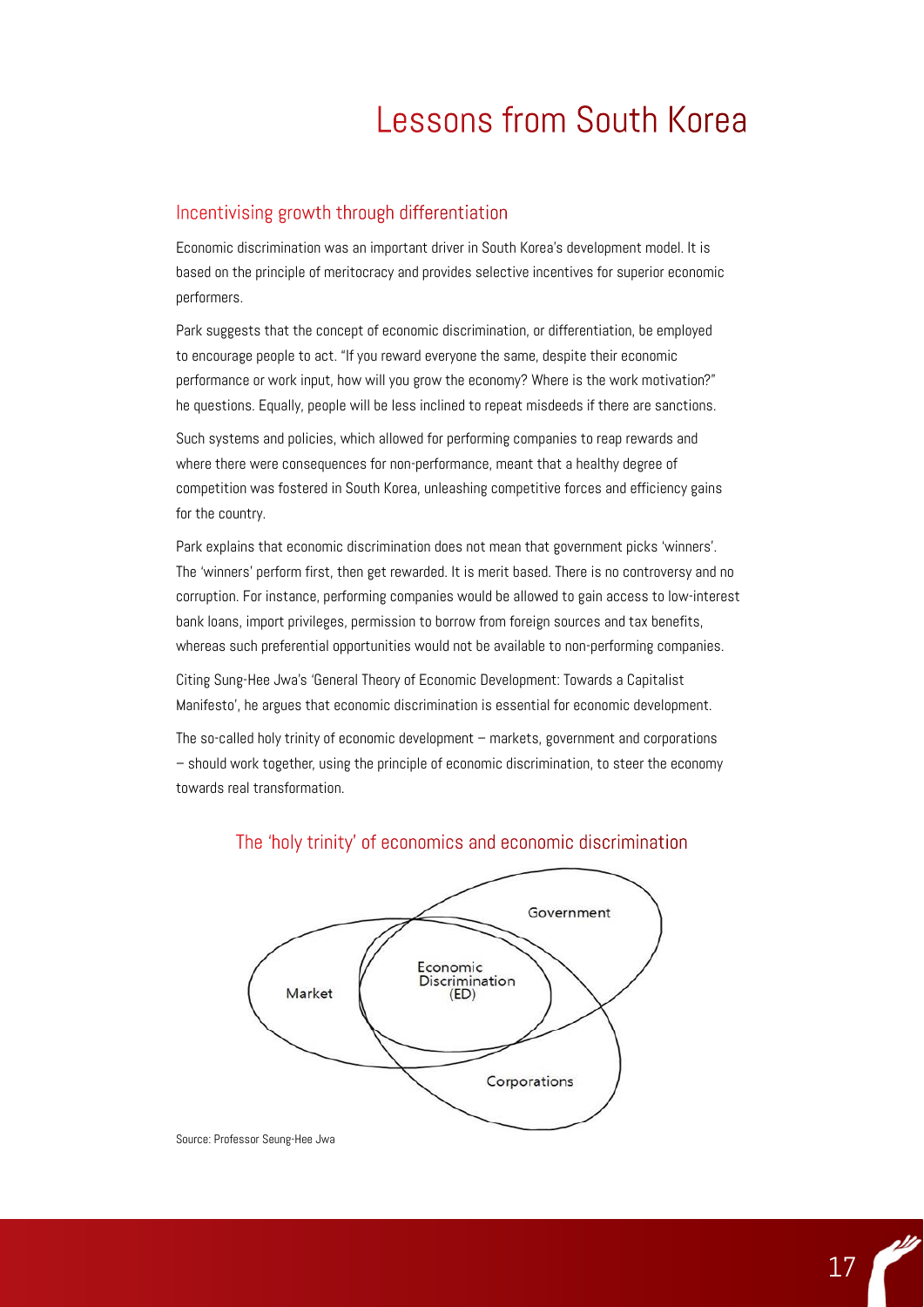South Africa is a deeply unequal country, with deeply entrenched historical advantages and disadvantages. Since the advent of democracy in 1994, the country has not been able to effectively overcome historical inequalities or develop a system of rewards or sanctions for organisations or individuals. In fact, Ajam says that in government and the private sector, there are no obvious consequences for incompetence and corruption.

#### Improving coordination and implementation

Developing economic policies that deliver growth requires not only commitment and strong political leadership, but also efficient coordination, strong implementation and close inspection.

Park implores developing countries to improve coordination, stating that the work of various offices and agencies will not be effective without it. The same goes for implementation. Ideas and plans are only as good as their implementation. South Africa continues to stumble, not because of a lack of resources or the means, but because of a management problem.

According to Park, implementation hinges on 'development-mindedness': knowledge, practising, ownership and passion, also known as "KPOP".

Fubbs argues that South Africa has some of the best policy internationally, but its challenge remains implementation. South Africa has been struggling to apply various well-intentioned policies that are aimed at fostering economic growth and uplifting the nation. South Korea, on the other hand, successfully implemented seven consecutive five-year economic development plans between 1962 and 1996. Its first development plan was implemented during a time when the situation was dire for South Koreans. They could either give up and live poor, or do something about it.

South Korea's success in implementation hinged on several key pillars, but it came down to social capital – a mindset change and mobilising people to make it work.

Often experts share knowledge and present strategies for development, but fail to address the gap between the intellectual community and the people who have to implement plans. Park suggests that specialists, under authority from government, work with the bureaucracy to direct and implement plans.

On the role of government and the market in driving development, Park says both have an important role to play. He states that it is a myth that a smaller government is better. Although he does not believe that governments should necessarily be involved in running companies, he says that they have a key role in providing the framework for economic growth and development.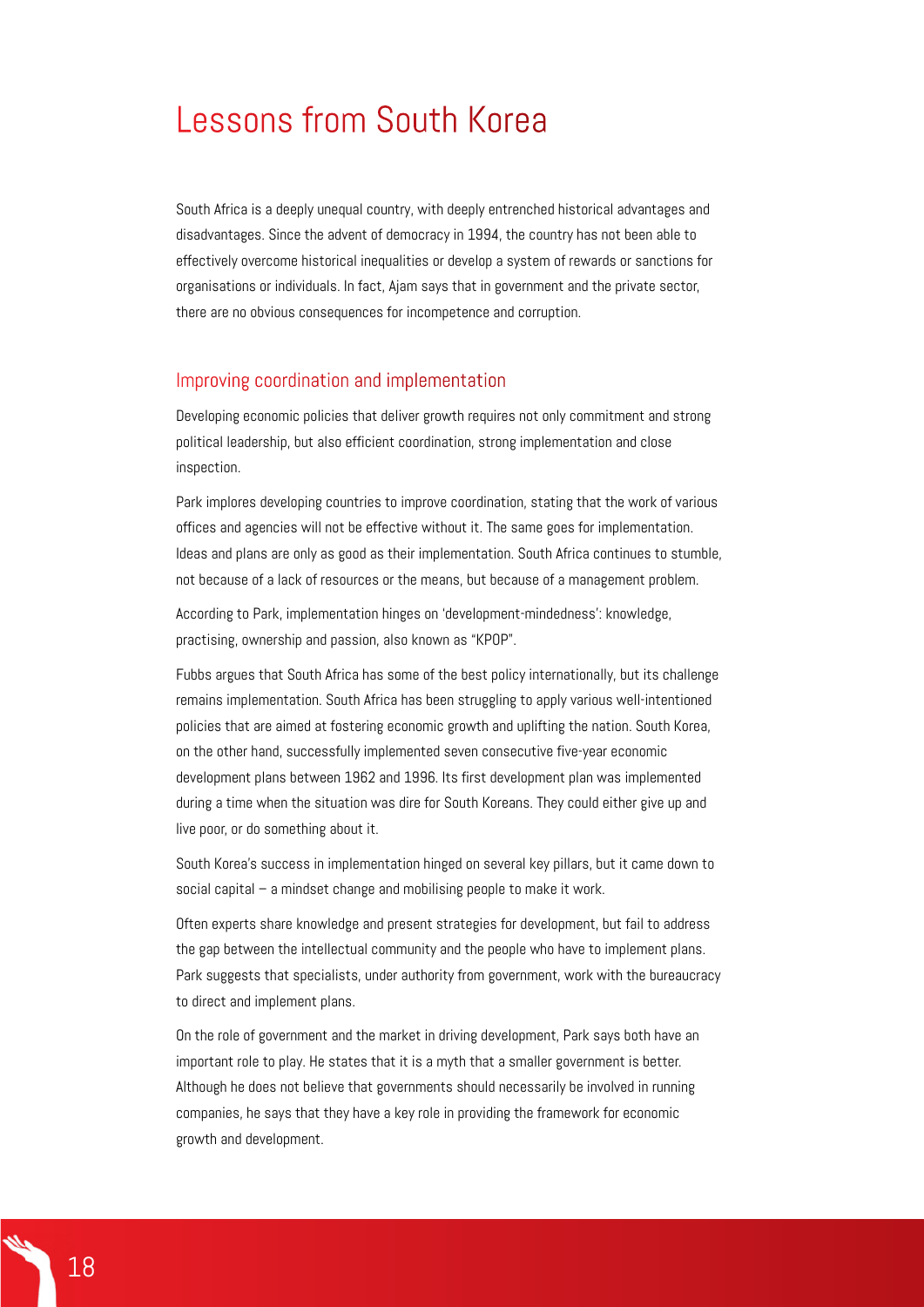# Conclusion

P<br><sub>mont</sub> ark, who has been the South Korean Ambassador to South Africa since February 2018, believes that South Africa has the potential to prosper. "It can be done," he says, but notes that the drastic transformation that is needed will require a profound change in people's behaviour.

Although fundamental rules of economic development and industrialisation apply, South Africa is in a position to leapfrog certain stages of development, owing to its existing strengths in finance, technology and its democratic system.

Park does not believe that South Africa should replicate South Korea's model step by step, but should 'learn by doing' and develop its own model based on its individual circumstances and strengths. "There isn't a model you can just follow as a manual. South Korea did not develop because we were given a model by the World Bank or the IMF [International Monetary Fund]. Our model came after trial and error."

He states that Covid-19 has revealed South Africa's underlying weaknesses and that it is a perfect time to reflect. "South Africa has many rich things that people envy all over the world. Success will come only through doing the right things, through hard work and through the changing of minds. It cannot be business as usual."

Park cautions against downward equalisation  $-$  'don't kill the goose that lays the golden eggs' and says the essence of growth is wealth creation, not wealth transfers.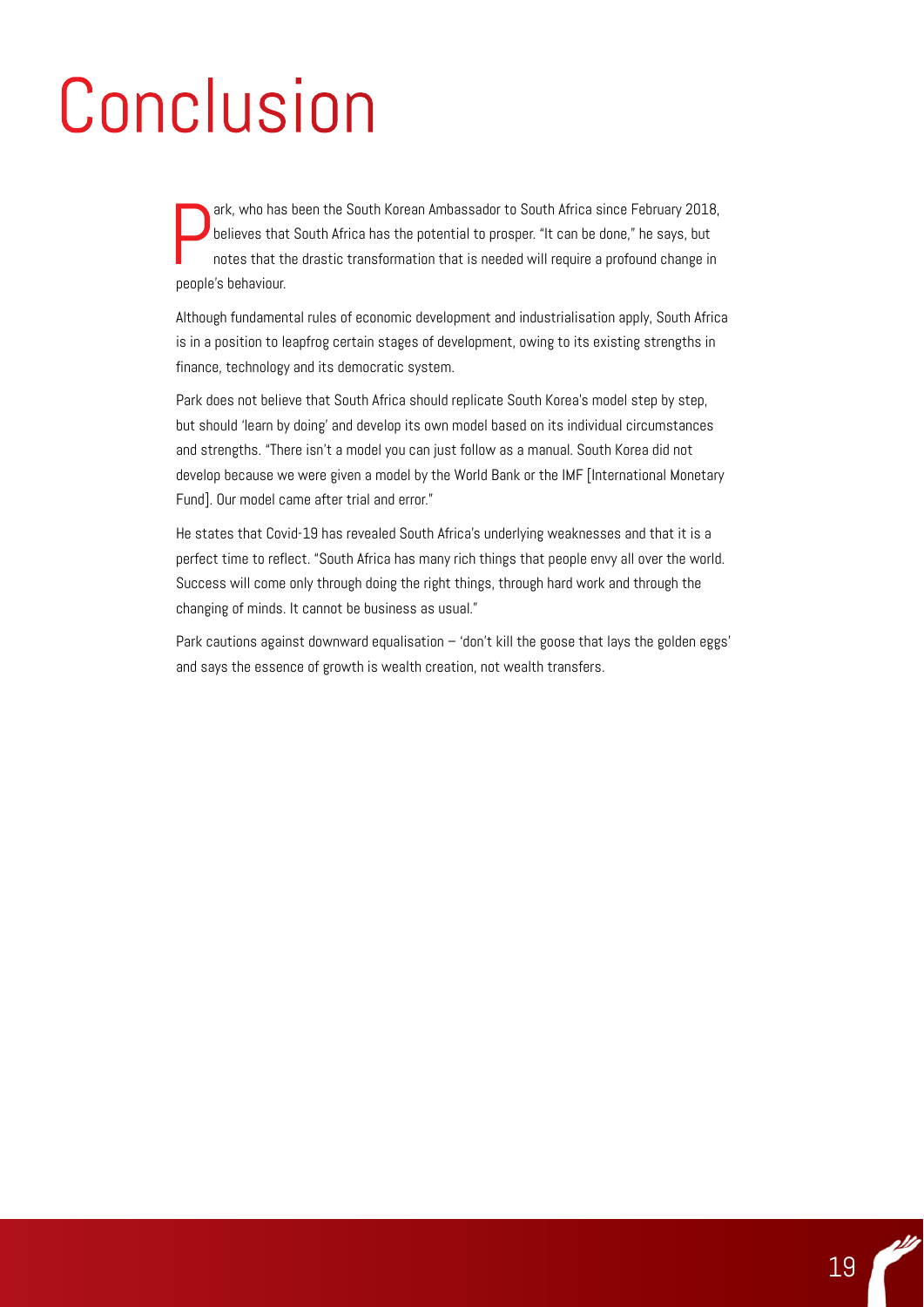## References

Albert, E. 2018. South Korea's chaebol challenge, May 4, 2018. [Online]. Available at: https://www.cfr.org/backgrounder/south-koreas-chaebol-challenge [accessed September 2, 2020].

Chun, S. 2010. Strategy for Industrial Development and Growth of Major Industries in Korea, April 19, 2010. Seoul: Korea Institute for Development Strategy. Available at: https://web.archive.org/web/20131011120833/http://www.kds.re.kr/pds/102/MRDA\_2010\_4.pdf [accessed September 2, 2020].

Hwang, J., Park, J. & Seongwoo, L. 2018. The Impact of the Comprehensive Rural Village Development Programme on Rural Sustainability in Korea. Sustainability 2018, 10, 2436. Available at: https://www.mdpi.com/2071-1050/10/7/2436/htm [accessed September 2, 2020].

Howie, S.J., Combrinck, C., Roux, K., Tshele, M., Mokoena G.M., and McLeod Palanie, N. 2017. PIRLS Literacy 2016: South African highlights report. Centre for Evaluation and Assessment. [pdf] Available at: https://www.researchgate.net/publication/326588545\_South\_Africa\_Grade\_4 PIRLS\_Literacy\_2016\_Highlights\_Report\_South\_Africa [accessed September 2, 2020].

Inclusive Society Institute. 2020. Developing a New Economic Blueprint for South Africa: Lessons from South Korea [webinar], August 5, 2020. [Online] Available at: https://www.inclusivesociety.org. za/economic-blueprint-for-sa-s-korea [accessed September 2, 2020].

International Monetary Fund. 2019. 2019 Article IV Consultation, May 2019. [Online] Available at: https://www.imf.org/en/Publications/CR/Issues/2019/05/13/Republic-of-Korea-2019-Article-IV-Consultation-Press-Release-Staff-Report-and-Statement-by-46890 [accessed: August 31, 2020].

Kim, S. 2020. STI Policies in Korea: R&D, Technology Innovation. August 5, 2020. Seoul: Korea Institute for Industrial Economics and Trade.

Kim, Y. 2012. Korea joining '20-50 club' marks new chapter: Finance Ministry. The Korea Herald. June 24, 2012. [Online]. Available at: http://www.koreaherald.com/view.php?ud=20120624000084 [accessed September 2, 2020].

Park, JD. (2019) Korea's Path of Development in Retrospect. In Re-Inventing Africa's Development, January 2019. London: Palgrave Macmillan, Cham. [Online] Available at: https://doi.org/10.1007/978-3-030-03946-2\_7 [accessed September 2, 2020.]

Park, JD. 2020. Korea's development model: evolution, essence and implications, August 5, 2020. Pretoria: Korean Embassy in South Africa.

Savada, A & Shaw, W. 1990. South Korea: A country study, Library of Congress, 1990. [Online] Available at: http://countrystudies.us/south-korea/ [accessed August 31, 2020].

Statistics South Africa. 2015. Census 2011: Income dynamics and poverty status of households in South Africa. [pdf] Available at: http://www.statssa.gov.za/publications/Report-03-10-10/ Report-03-10-102014.pdf [accessed September 2, 2020].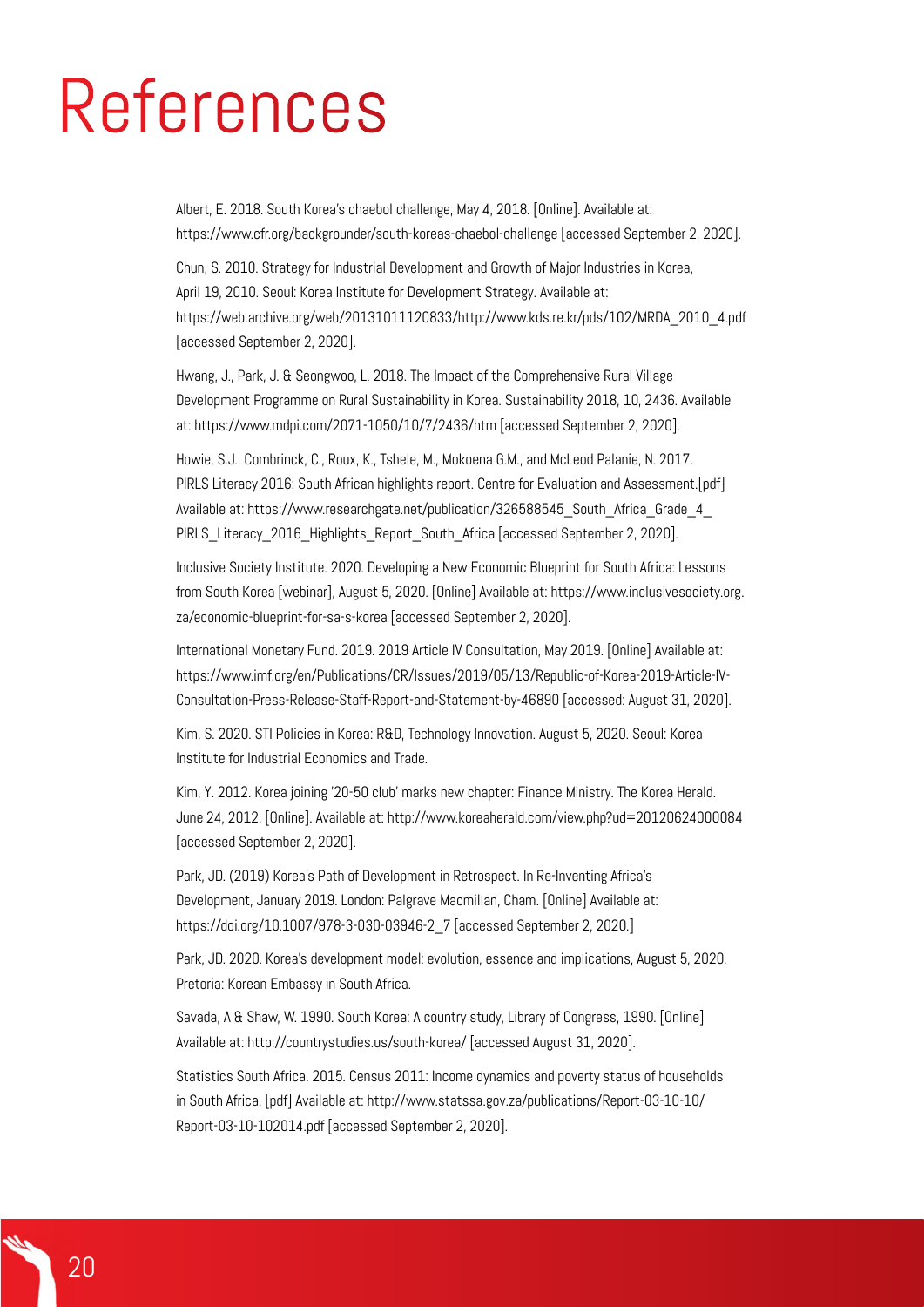# References References

Statistics South Africa. 2020. Quarterly Labour Force Survey: Q1 2020, June 23, 2020. [pdf]. Available at: http://www.statssa.gov.za/publications/P0211/P02111stQuarter2020.pdf [accessed September 2, 2020].

Watkins, T. Economic Development Plans of South Korea, San Jose State University [Online] Available at: https://www.sjsu.edu/faculty/watkins/skoreaplan.htm [accessed: August 31, 2020].

World Bank. 2020. World Development Indicators database, July 2020. [pdf] Available at: https://databank.worldbank.org/data/download/GDP.pdf [accessed: 31 August 2020].

alli